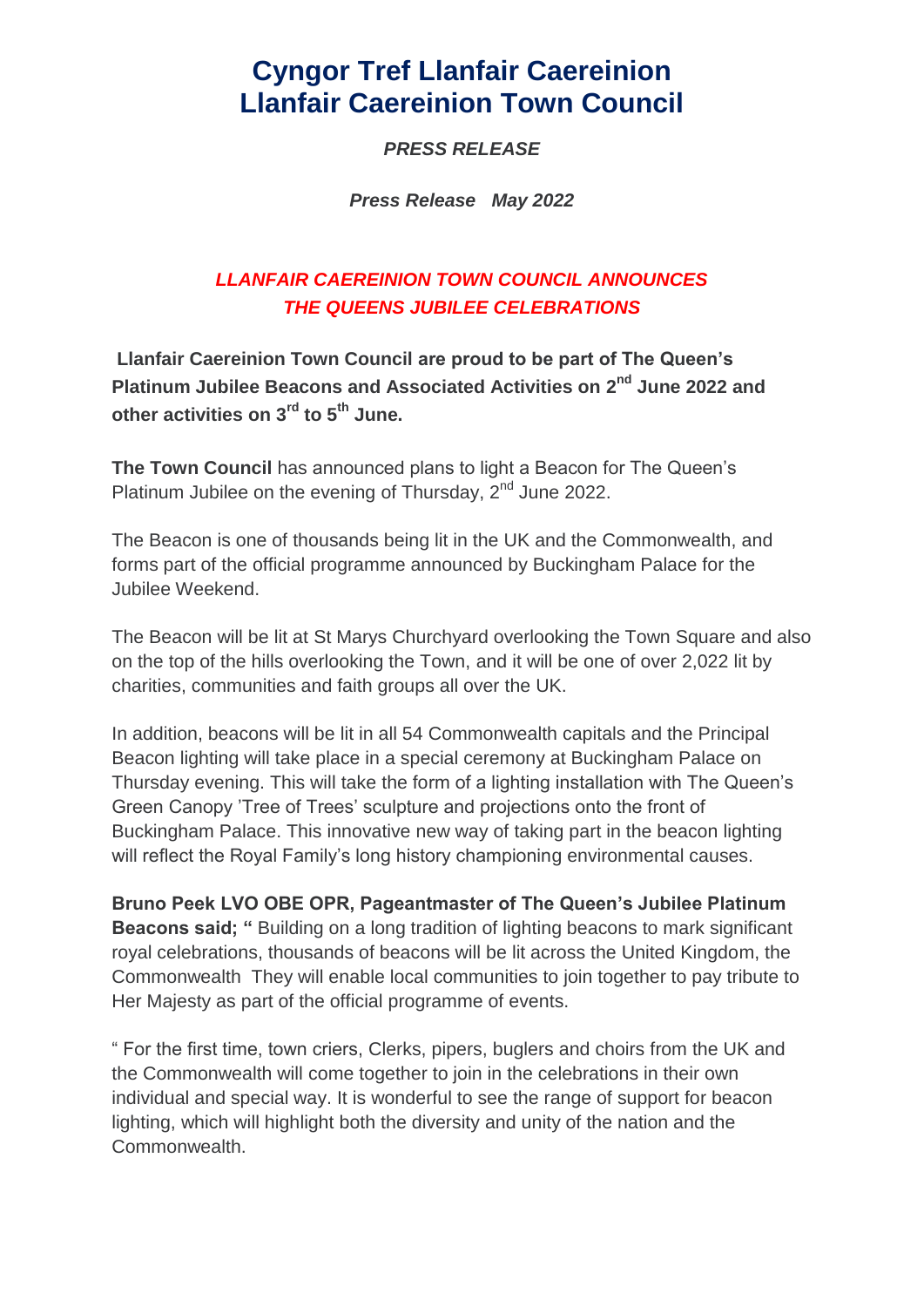## **Cyngor Tref Llanfair Caereinion Llanfair Caereinion Town Council**

The Queen has lit up our lives for 70 years through her dedicated service and commitment. We would like to light up the nation and the Commonwealth in her honour."

**The Town Clerk said; "** The Council is proud to be part of this momentous celebration. It is only appropriate that this unique milestone in history is marked with beacons and music. We are honoured to be part of this special event for Her Majesty, The Queen's 70<sup>th</sup> year as our Monarch and Head of the Commonwealth on her Platinum Jubilee."

The Queen's Platinum Jubilee Beacons and Associated Activities have been conceived and organised by Pageantmaster Bruno Peek and his dedicated team along with those organising the events on the ground.

There will also be **other events** to celebrate this amazing achievement by our Queen which are:

#### **Thursday 2nd June**

**Proclamation with Queen's Message 2pm in the Market Square** Queens Jubilee proclamation

### **Lighting of the Beacons 9.30 –10pm**

Lower St Mary's Churchyard - Beacon Lighting Ceremony

#### **Friday 3rd June Jubilee Dance 1950's and Beyond Starting at 7pm**

Tickets from the Institute - £5 each. Music, dancing and licensed bar

### **Saturday 4th June Coffee Morning with Plant Sale**

10am in the Institute Tea. coffee, raffle and lots of plants

### **Sunday 5th June Civic Service of Thanksgiving St Marys Church - 11am**

A service of thanksgiving for the life of our Queen on her platinum Jubilee year. All welcome.

#### **Street Party & Family Picnic**

High Street, Upper Churchyard**1pm to 3pm** Bring a family picnic and join the fun. Best Prince and Princess Fancy Dress Competition with prizes for Pre-School and Primary School children. Children's Entertainer, Bouncy Castle and Refreshments (In the event of wet weather it will be held in the Institute).